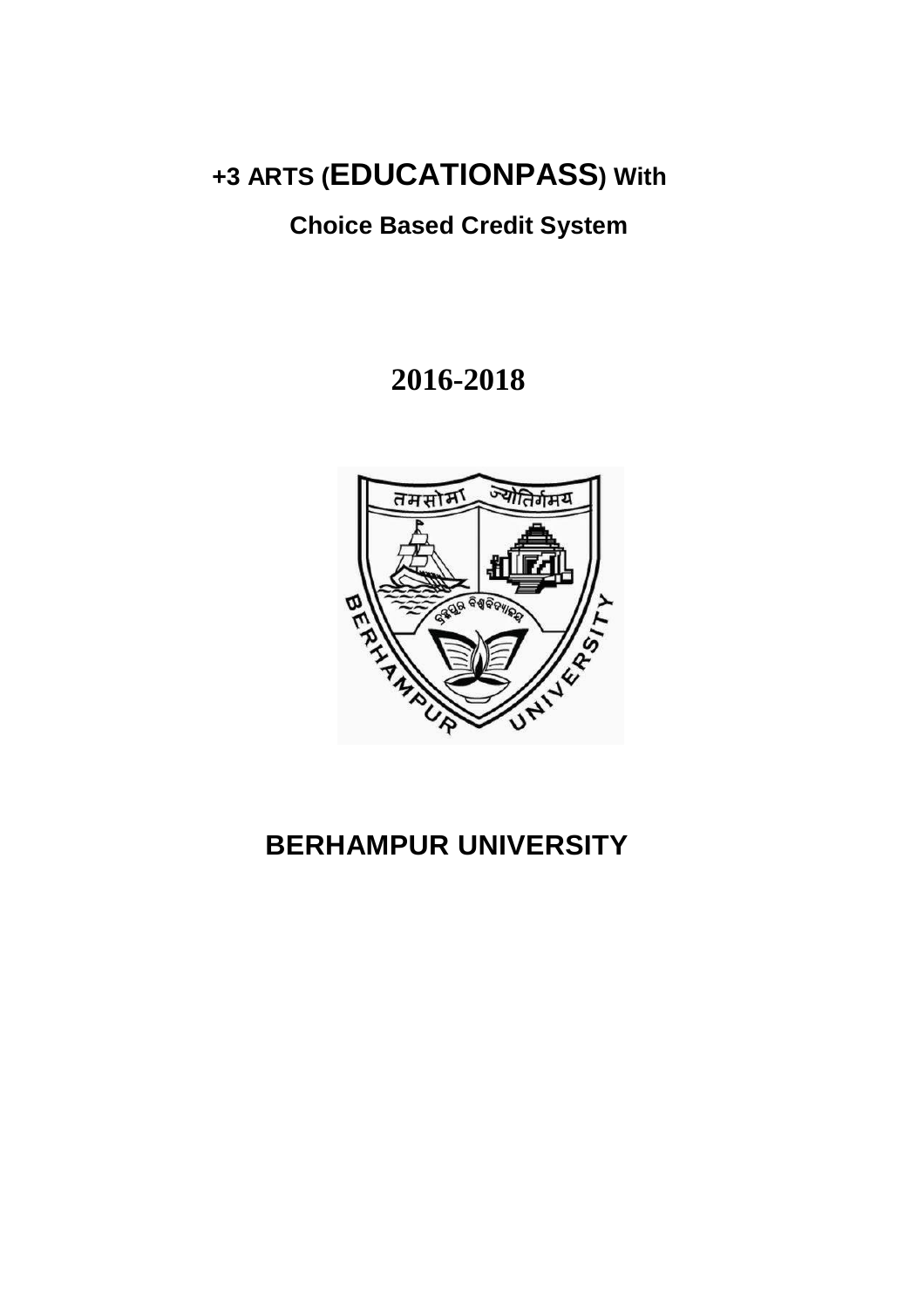# **+31st Year Education (Regular/Pass)**

#### **Semester-I**

# **Philosophical and Sociological Foundation of Education**

## **Backdrop**

Education has always been accorded an honored place in our society. Many great people have stressed the fundamental role of education and its significance for national development. Nevertheless, the concept, theories, principles, methods, problems and issues of education cannot be understood without having a sound knowledge about philosophy and and sociology. This paperwillbedealingwiththefoundationofeducationandofschooling,their philosophies beliefs and realities– placing practice in the theoretical perspective. It would provide opportunities to learn how to read at extcritically so as to be a belt taken informed stand on educational concerns. This paper would assist the students to comprehend education as a disciplineinawiderepistemiccontextofknowledgeandtheemergingcurriculum. Thismaybedonethroughfoundationalstudyofeducationasitisinformedbydiscourseinsociol ogyanddialecticandthoughtinphilosophywithaviewto placing education in a theoretical context. Educational thoughts of prominent thinkers ineducationwhohaveinfluencedmodernideasofeducationandschoolingandwhohaveexperi mentedineducationinIndiawillalsofindexpressioninthepaper.Educationasasub-system ofsocietyandhowothersub-

systemsaffecteducationwillbediscussed.Specialattentionisalsogivenhoweducationplaysa nimportantroletowardssocialchange,nationalintegrationandinternationalunderstandingin adiversesocialcontext.

## *Course Objectives:*

After completion of this paper, students shall be able to:

Develop understanding of the meaning, aims, objectives, and functions of education.

developanunderstandingoftherolesofPhilosophyandSociologyin Education.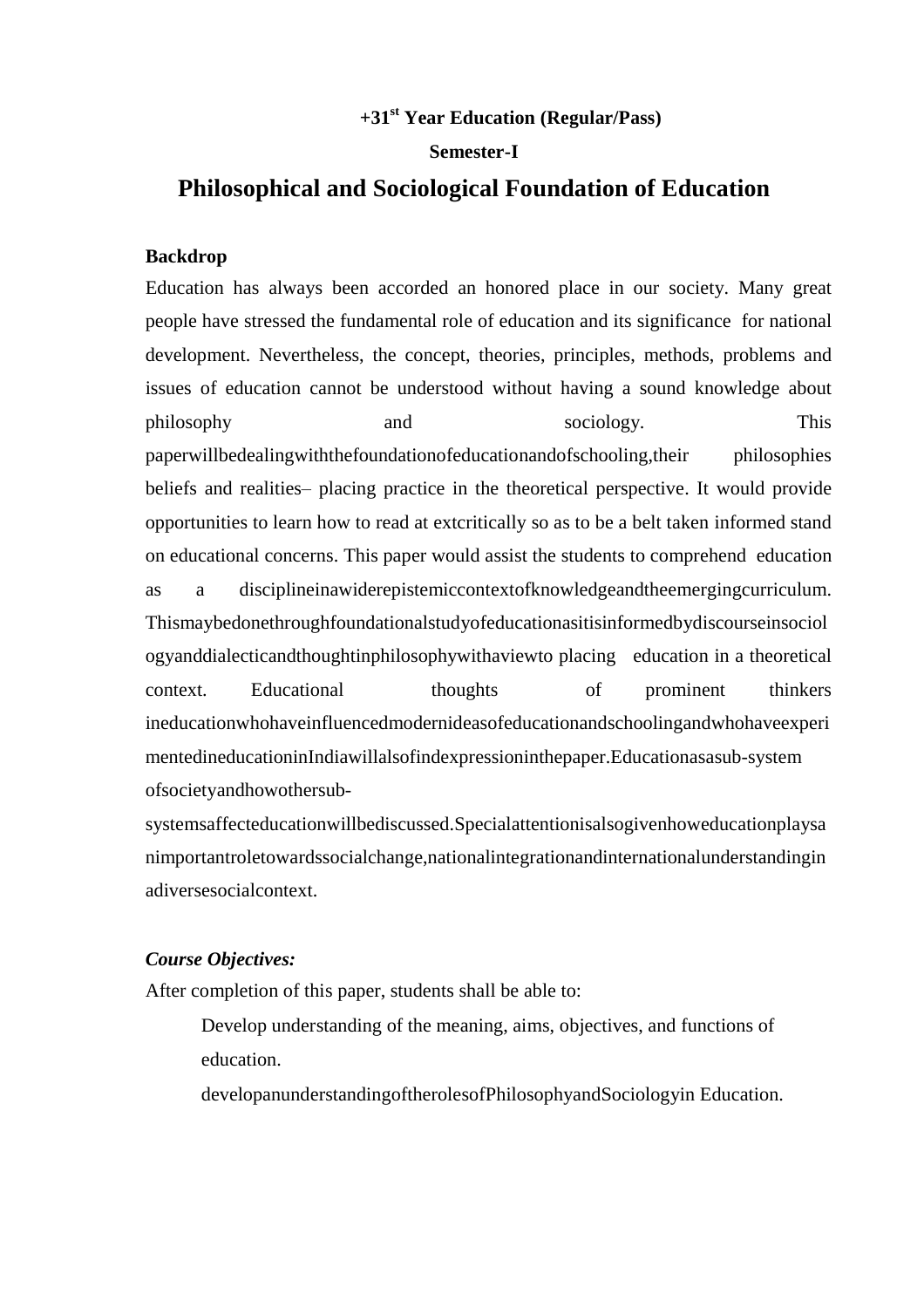developanunderstandingoftheattemptsofsomegreateducatorsfortheevolutionofso undphilosophyofeducationandabetterunderstandingoftheprocessofeducation. developunderstandingofmajorcomponentsineducationandtheir interrelationship.

#### *Course Contents:*

#### **Unit-I: Concept of Education**

Meaning, Nature and Scope of Education

Types of Education: Formal & Non-Formal

Aims of Education : Individual and Social aims of education.

The functions of Education in emerging Indian society

### **UNIT-II: Major Educational Philosophy and Thoughts**

Relationship between Education and Philosophy

Some major schools of Philosophy: Idealism, Naturalism, and Pragmatism-

their contributions to present day education.

Emergence of educational thoughts like: Rousseau, Dewey, Sri Aurobindo and Gandhi with Special Reference to (a)Aims (b) Curriculum (c)Methods of Teaching (d) Role of teacher and (e)Discipline.

#### **UNIT-III: Education and Society**

.

School as a Social System, Social Structure, Social Stratification and Social Mobility.

Role of Education in the New Social Order

### **UNIT-IV: Education and Social Change**

Concept and Characteristic of Social Change Factors Influencing Social Change.

Role of Education as an Instrument of Social Change.

Education for National Integration and International Understanding

Human Rights Education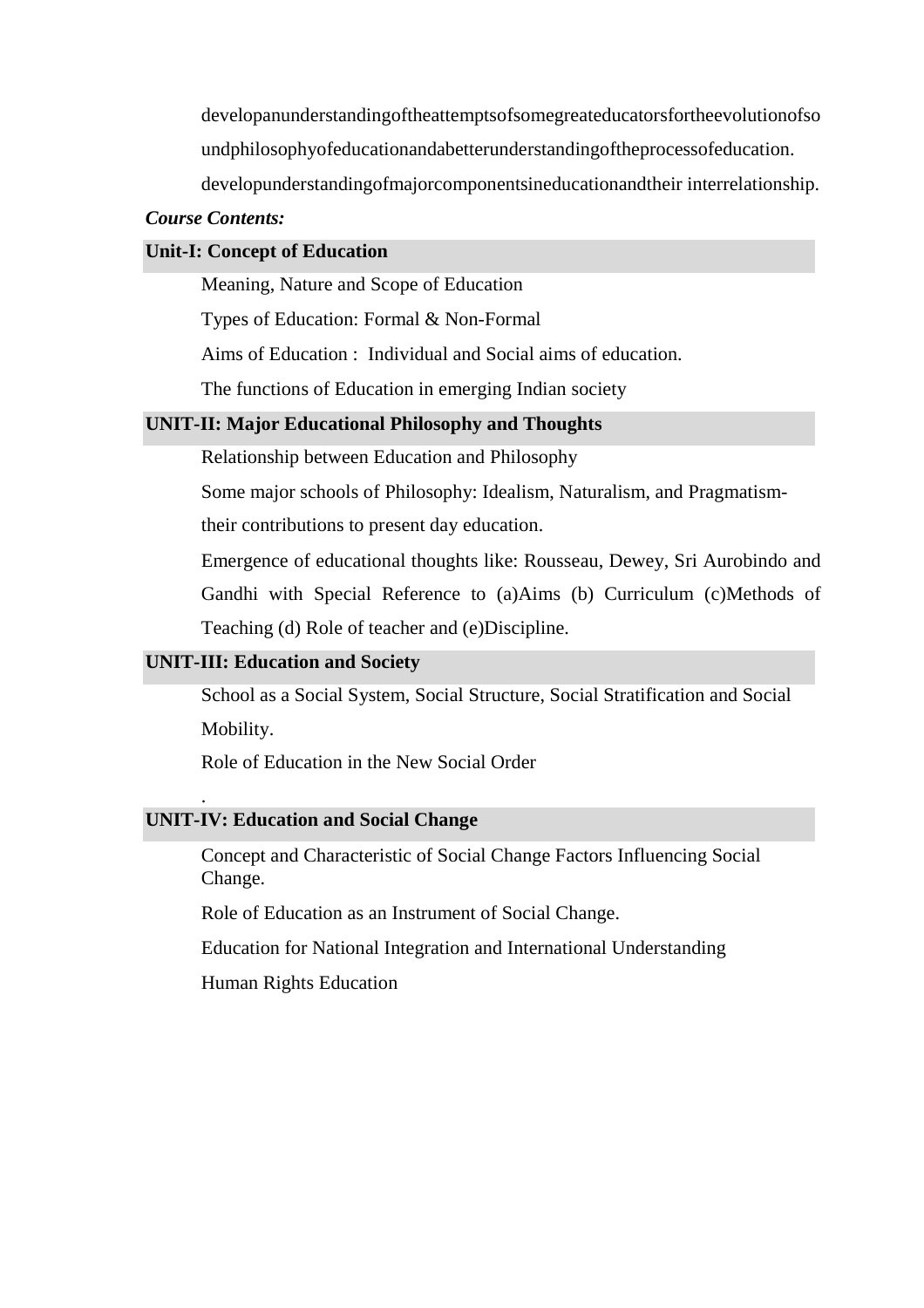#### *EssentialReadings:*

- Mathur,S.S.(1966).*ASociologicalApproachtoIndianEducation.*VinodPustak Mandir,Agra.
- Nayak,B.K.*TextBookofFoundationofEducation*.Cuttack:KitabMahal.
- NCERT(1983).*TeacherandEducationinEmergingIndianSociety.*NewDelhi: Author.
- Premnath,*BasesofEducations*.Delhi,India:S. Chandand Co.
- Saiyadain,K.G.*Educationandsocialorder*.Bombay:AsiaPublishingHouse,.Seetharamu,
- A.S.(1989).*PhilosophyofEducation.*NewDelhi:AshishPublishing House.
- Taneja, V. R. (2000). *Educational ThoughtandPractice*. New Delhi: Sterling Publishers.

# *SuggestedReadings:*

- Brubacher,John.S.,*ModernPhilosophiesofEducation*.NewYork,USA:McGraw HillBookCompany.Inc.
- ButlerJ.Donald,*FourPhilosophiesandtheirpracticesinEducationandReligion*. NewYork,USA:Harper&Row.
- Deshpande, S. (2004). *ContemporaryIndia: A Sociological View.* New Delhi: Penguin
- Dewey,John(1973).*TheSchoolandSociety.*Chicago:UniversityofChicagoPress.
- Kneller,GeorgeF.*IntroductiontoPhilosophyofEducation*.NewYork,USA:John WileyandSons,Inc.
- Ozman,HowardA.,&Craver,SamuelM.,*Philosophical Foundations ofEducation*. Boston,USA:Allyn&Bacon.
- Shukla,S.andKumar,K.(Eds.)(1985).SociologicalPerspectivesinEducation:A Reader.Delhi:ChanakyaPublications.

Ottaway,A.K.C.(1966).*EducationandSociety*.London:RoutledgeandKeganPaul.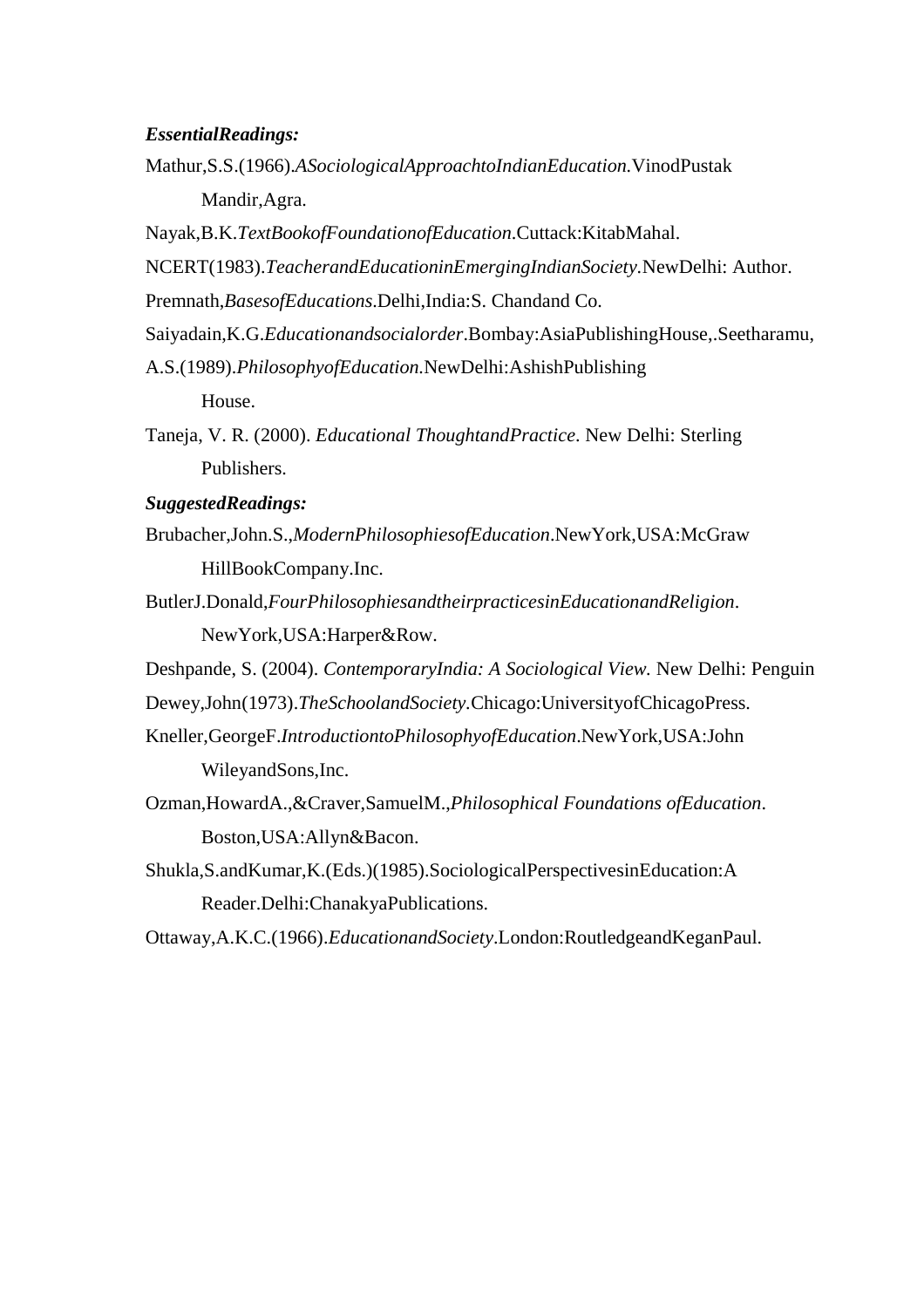#### **Paper-A.1 Practical**

#### **Survey**

The students will visit one school and conduct a survey on Enrolment trends, Classroom practices, assessment practices:

#### **Distribution of Marks.**

| Record    | 20 |
|-----------|----|
| Viva-voce | 05 |
| Total     | 25 |

The assessment of students' performance will be made jointly by the external and internal examiner.

# **+31st Year Education (Regular/Pass)**

#### **Semester-II**

# **Education Psychology**

### **Backdrop**

Educational Psychology is plays a pivotal role in understanding Child's unique character in teaching learning process. No child is alike from physical, psychological, and social point of view. So a classroom teacher must understand unique characteristics of children and the factors affecting children's learning. This course will enable the learners to understand the Childs' innate potentialities and applied educational psychology in teaching learning process.

#### **Course Objectives**

On completion of this course the students shall be able to:

Establish the relationship between education and psychology. listdownandexplainvariousmethodsusedtostudyindividualbehaviour. explaintheapplicationofeducationalpsychologyinteachinglearning process. understandindividual differencefrom intelligence, creativity, and personalitypointofview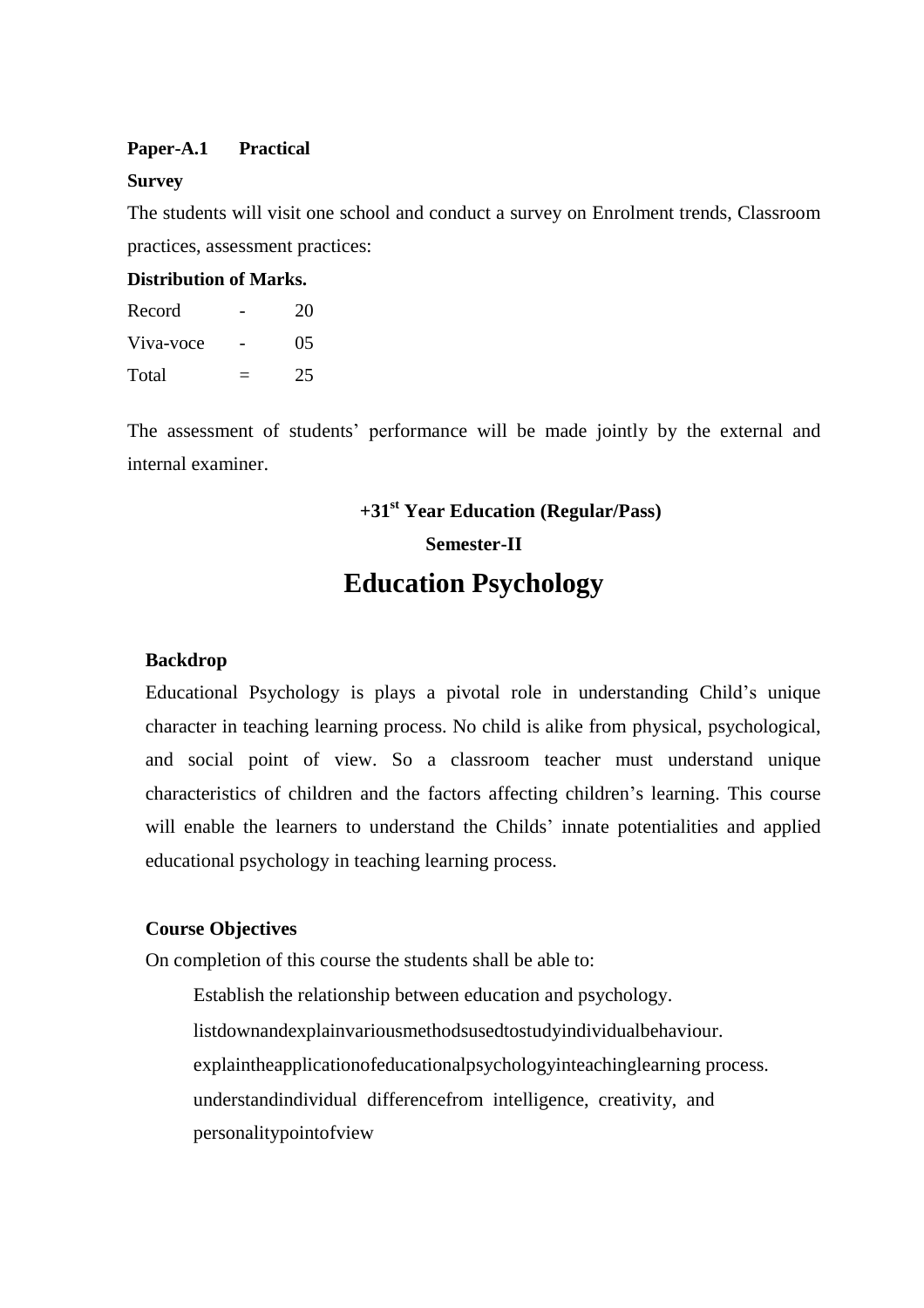explaintheconceptoflearningandfactorsaffectinglearning.

examinethecontributionofvariouslearningtheoriesinteachinglearning process.

# *Course Contents:*

# **Unit-I: Concept and Methods of Educational Psychology**

Meaning, nature and scope of educational psychology.

Methods of studying individual behavior: observation, case study and experimental.

Relevance of educational psychology for learners, learning process, teachers and parents.

# **Unit-II: Understanding Learners**

Individual differences: concept, types, determinants and educational implications

Intelligence: Concept, Determinants, Theories (Two Factors, Multiple

Factor, Group factors, Guilford's Model of Intelligence).

Creativity: Meaning and nature; characteristics of creative person.

Personality: Concept and Theories; Measuring Personality.

# **Unit-III: Learning Process**

Concept of learning: Meaning and Nature

Theories of Learning: Behaviouristic (Trial and Error, Classical Conditioning, Operant Conditioning, Insightful learning) Constructivist approach to Learning.

Factors affecting Learning

Role of teacher in promoting learning

# **Unit-IV: Mental Health**

- Concept and factors of mental Health.
- Mental Health of learners and teachers.
- Adjustment Mechanism.

# **Essential Readings:**

Bigge,M.L.*Psychological Foundations of Education*. HarperandRow, NewYork. Chauhan,S.S.(1998).*AdvancedEducationalPsychology*.VikashPublishingHouse, NewDelhi.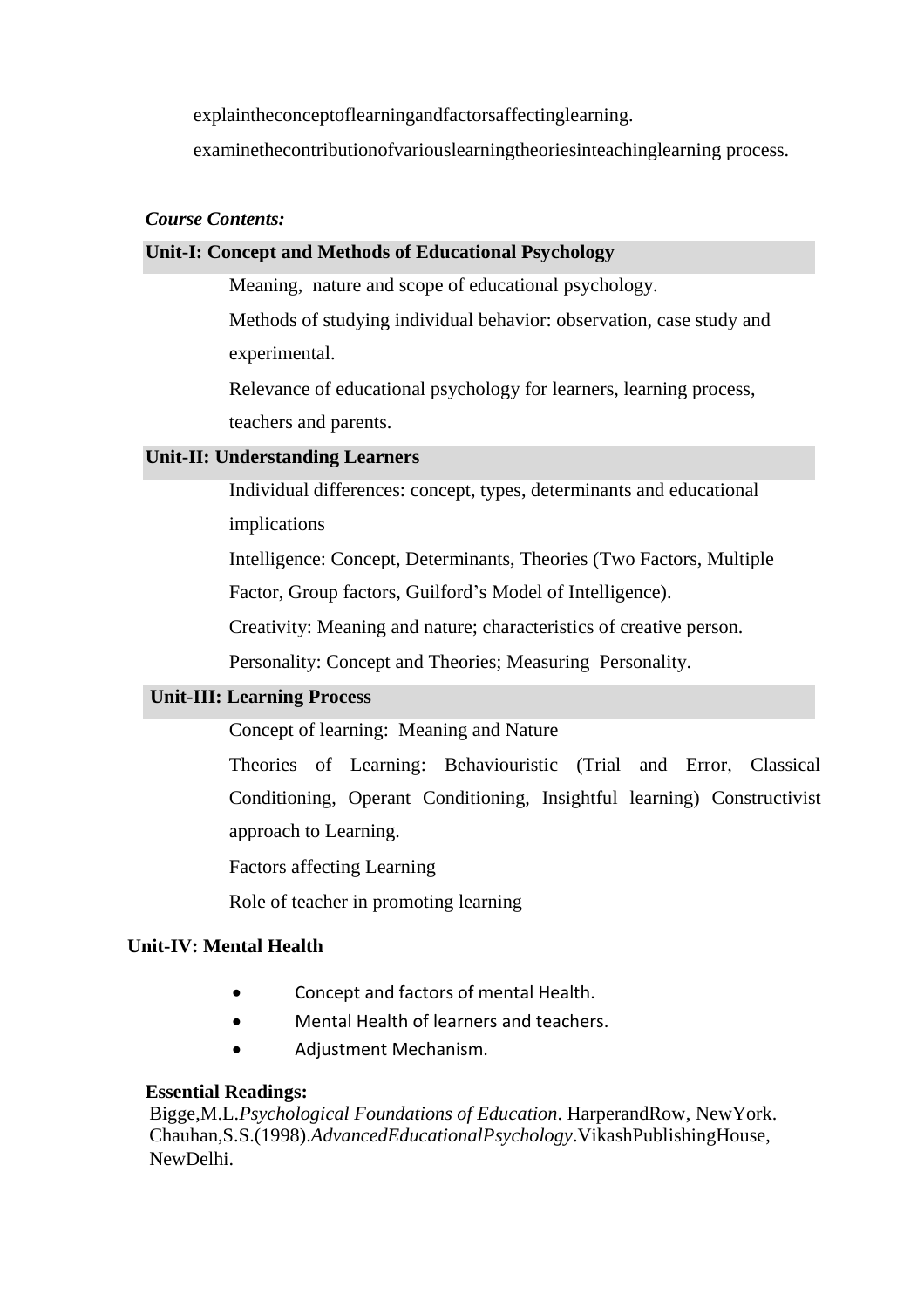Choube,S.P.&Choube.(1996).Educational PsychologyandExperiments.Himalay PublishingHouseNewDelhi.

MangalS.K.(1997).*AdvancedEducationalPsychology*.PresenticeHallofIndia, NewDelhi.

Mathur,S.S.*EducationalPsychology*.BinodPustakMandir,Agra.

Woolfolk,A.E.(2011).*EducationalPsychology*.DerlingKinderslay(India)Pvt.Ltd.

# **Suggested Readings**

Cronbach,L.J.*EssentialofPsychologicalTesting*.HarperCollinsPublisher,New

York.

Dash,U.NandMohanty,M.M(1990).*SchoolingandCognition*.HarperCollins Publisher,NewYork.

Maslow,A.H.(1970).*MotivationandPersonality*(2ndEdition).NewYork:Harper &Row.

# **Paper-A.2 Practical**

# **Developing Lesson Plans**

Each students will prepare 10 (Ten) Lesson Plan on a school subject following 5E's.

# **Distribution of Marks.**

| Record    | 20 |
|-----------|----|
| Viva-voce | 05 |
| Total     | 25 |

The assessment of students' performance will be made jointly by the external and internal examiner.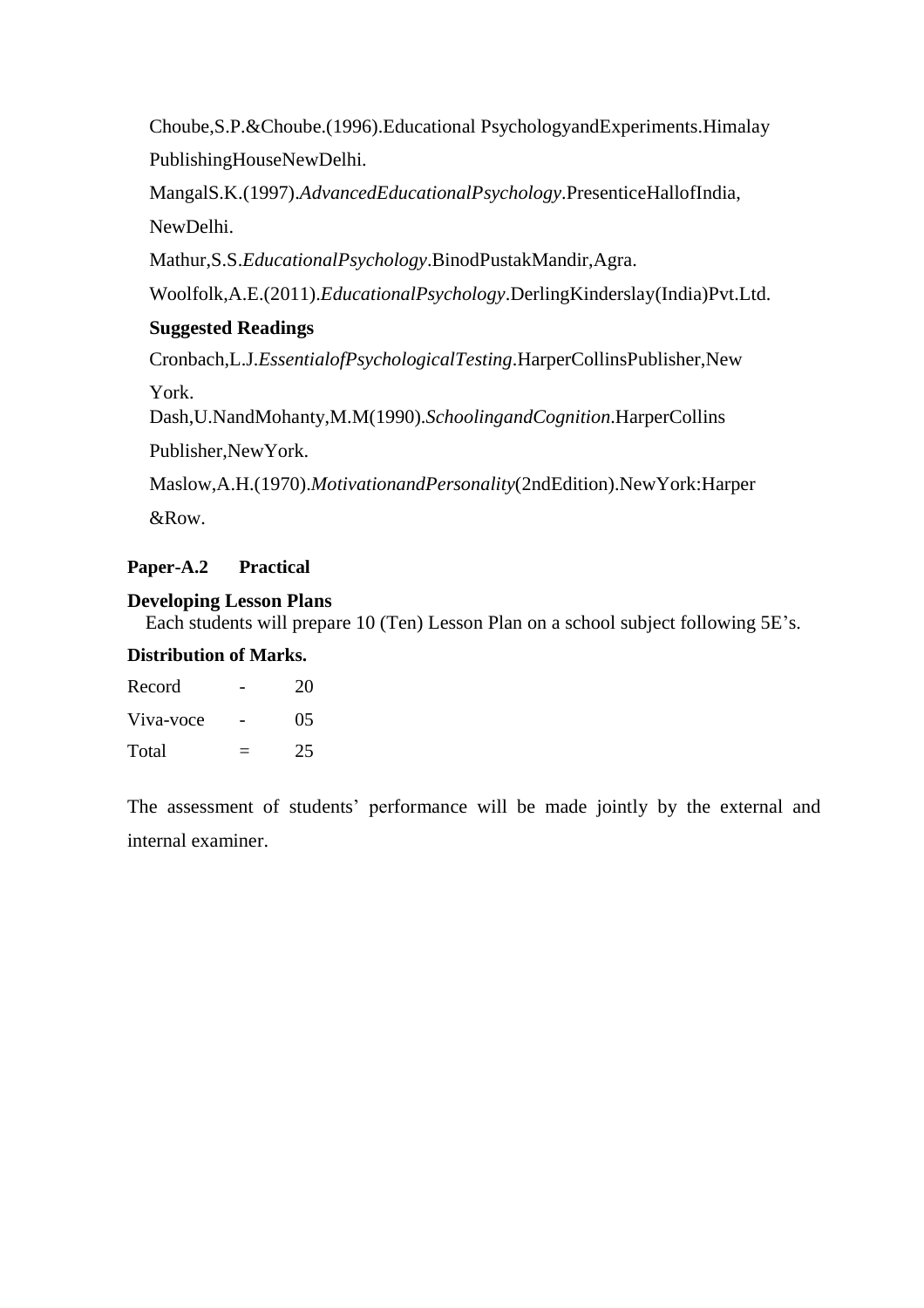# **+3 Second Year Education (Regular/Pass) Semester-III Education and Indian Heritage**

In heritage of Indian education you need to know the keywords, *Heritage* and *Education*. The Indian heritage witnesses the most fabulous contributions in the field of education. It is believed that in the ancient days, education was imparted orally by the sages and the scholars and the information was passed on from one generation to theother.TheGurukuls were the traditional Hindu residential schools of learning which were typically in the teacher's house or a monastery. At the Gurukuls, the teacher imparted knowledge on various aspects of the religion,thescriptures,the philosophy, theliterature,thewarfare,thestatecraft,themedicineastrologyandthe history. This systemisreferred as the oldest and the most effective systemof education.ThemajorseatsoflearningwereTakshasila, Nalanda,andUjjainwhich imparted educationingeneralandspecifiedsubjects.HistoryofEducationinModernIndiawasimplant edbyBritishrulersfromitscolonialbeginningsin1757through

thebirthofanIndependentIndiain1947tilltheearlyyearsofthenewmillennium. In 1835, Lord Macaulay introducedmodern education in India. It wastheintroductionofWood's dispatch

of1854,knownasMagnaCartaofIndianeducationthatlaidthefoundationofpresentsystemof educationandchangedthescenario. StartingfromUniversityeducationcommission 1948,inIndependentIndia,tilltheRTEact2009,theentiresystemofeducationbroughtdevelo pments intheIndiansociety.AsthestudentsofEducation, youallneedtolearnthesystemofeducationstartingfromtheancientIndiatillthetoday'sglobal isedknowledgesocietythroughthehierarchyoftime.Thepaperwilldevelopasenseofappreci ationandprideabouttheIndianCulturalandEducationalheritage.

#### *Courseobjectives*

Oncompletionofthiscoursethestudentsshallbeableto: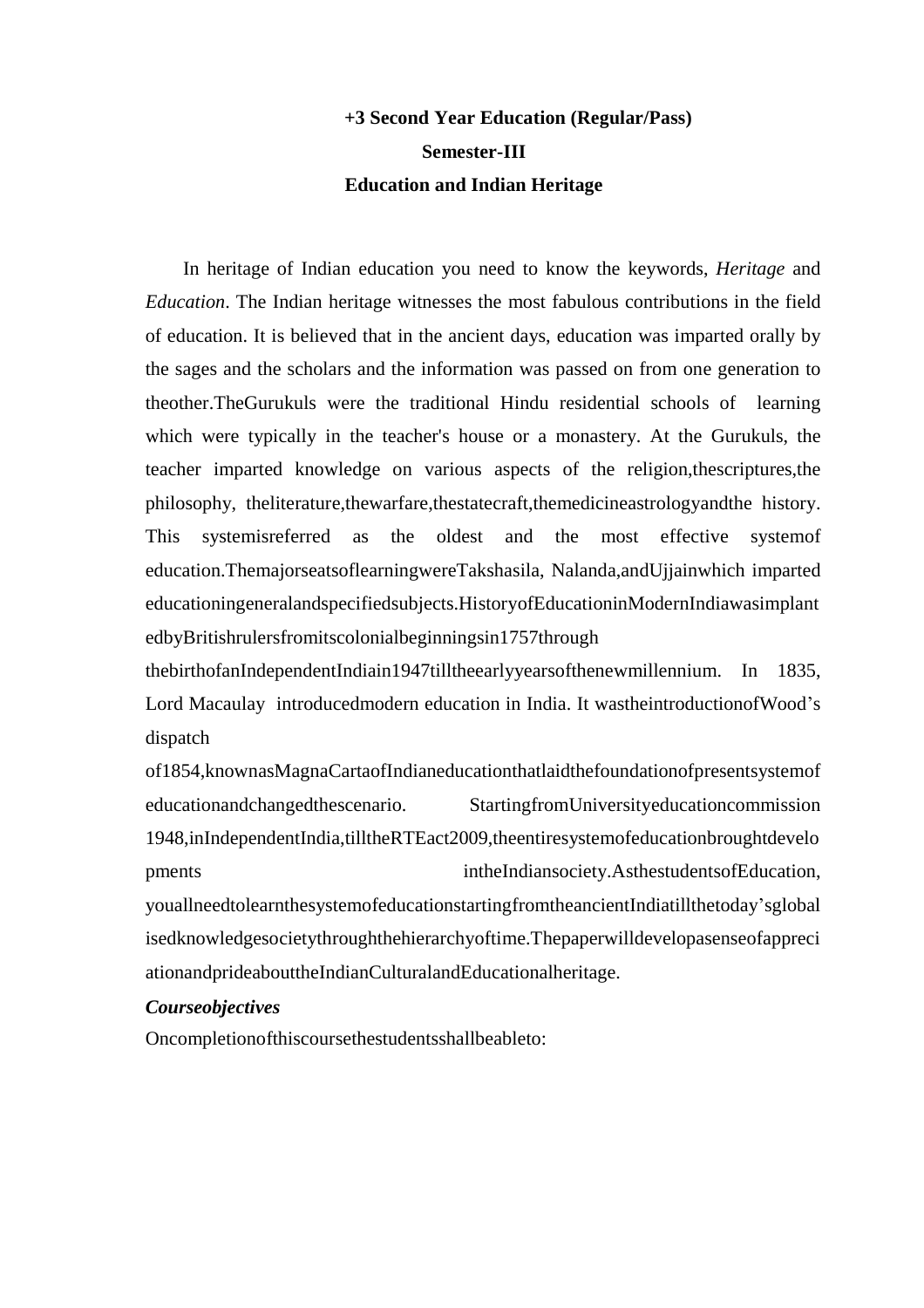narratetheconceptofeducationinthecontextofIndianheritage. describeeducationin ancient india, particularly, Vedic Education, UpanishadicEducation,andtheBuddhistEducation. criticallyexaminetheeducationsysteminMedievalIndia elaboratetheroleofteacher,schoolandcommunityinpreservationofIndian heritageandachievementofnationalgoals. EvaluatetheeducationsystemduringBritishperiodwithspecialemphasison thecommissionsandcommittees. Elaborate thestatusof education during post-independence period with

specialemphasisonthecommissionsandcommittees.

## **UNIT-I: Education during Ancient India**

Vedic Education: Key features of Vedic education and its significance. Concept of Purushartha and its educational significance.

Buddhist Education: Basic teachings of Buddhism; Features of Buddhist education and its relevance.

Islamic Education: Features and its relevance

## **UNIT-II: Education during British Period**

Macaulay'sMinutes-1835

Woods'Despatch-1854

ReportofHunterCommission-1882

CalcuttaUniversityCommission-1917

HartogCommitteeReport-1929

### **UNIT-III: Education during Post-Independent India**

UniversityEducationCommission-1948

SecondaryEducationCommission-1952-53

Education Commission (Kothari Commission) 1964-66

#### **UNIT-IV Emerging policies in Indian Education**

NationalPolicyonEducation-1968

NationalPolicyonEducation-1986 and POA-1992.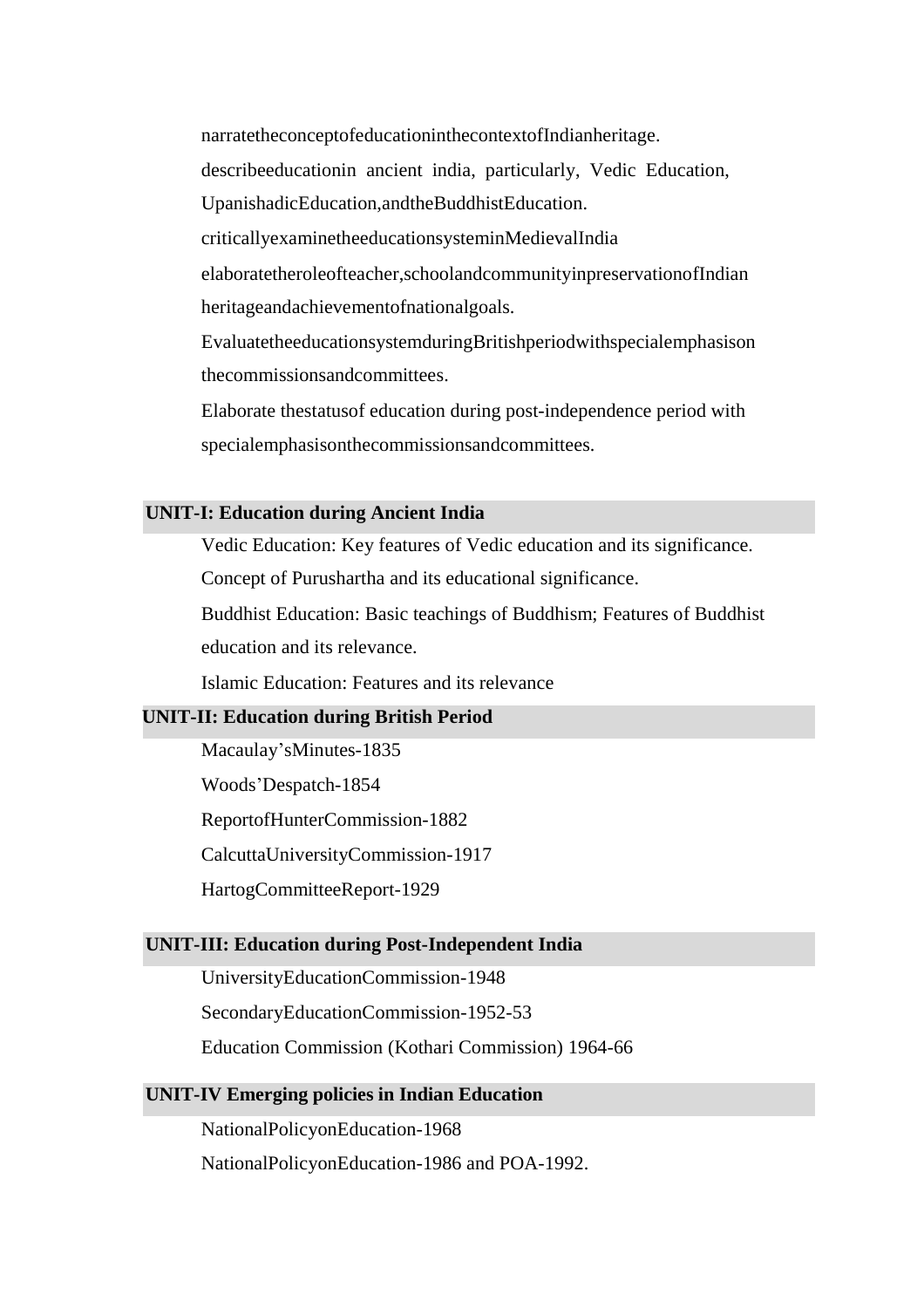NationalCurriculumFramework-2005 NationalKnowledgeCommission-2006

# *EssentialReadings*

Aggarwal,J.C.(2010)*LandmarksintheHistoryofModernIndianEducation(7th Ed)*NewDelhi:VikashPublishingPvtLtd. Das,K.K.(1993).*DevelopmentOfEducationinIndia.*NewDelhi:Kalyani Publishers. Dash,B.N.(1991).*DevelopmentofEducationinIndia.*NewDelhi:AjantaPrakashan. Keay,F.E.&Mitra,Sukumar(1978).*AHistoryofEducationinIndia.*NewDelhi: OxfordUniversityPress. Mookherjee,R.K.*(*1988).*AncientIndianEducation.*NewDelhi: Motilal Banarsidass. Mookherjee, R.K.(1989). The Gupta Empire. New Delhi: Motilal Banarsidass. Naik,J.P.&Narullah,S.(1996)*AStudent'sHistoryofEducationinIndia*New Delhi:McMillanIndiaLtd. Rawat,P.L.(1989).*HistoryofIndianEducation*NewDelhi: RamPrasad&Sons.

# *SuggestedReadings*

DasGupta,S.N.(1988).*AHistoryofIndianPhilosophy.*(5Vols.)Delhi:Motilal BanarasiDass. Ghosh,S.C.(1989).*EducationPolicyinIndiasincewarrenHastings.*Calcutta:N-Prakashan. Altekar,A.S.(1934).*EducationinAncientIndia,*Banaras:IndianbookShop. MinistryofEducation,GOI(1964-66).*EducationandNationalDevelopment.Report* 

*oftheEducationCommission(1964-66).*NewDelhi:TheAuthor

MHRD,GOI(1993)*LearningwithoutBurden*.*YashpalCommitteeReport(1993).* NewDelhi:TheAuthor.

MHRD,GOI(1986).*NationalPolicyonEducation*.NewDelhi:TheAuthor Shanker,Uday(1984).*EducationofIndianTeachers.*NewDelhi:SterlingPublishers Pvt.Ltd.

Singh.R.P.(1970).*EducationinAncientandMedievalIndia.*Delhi:AryaBook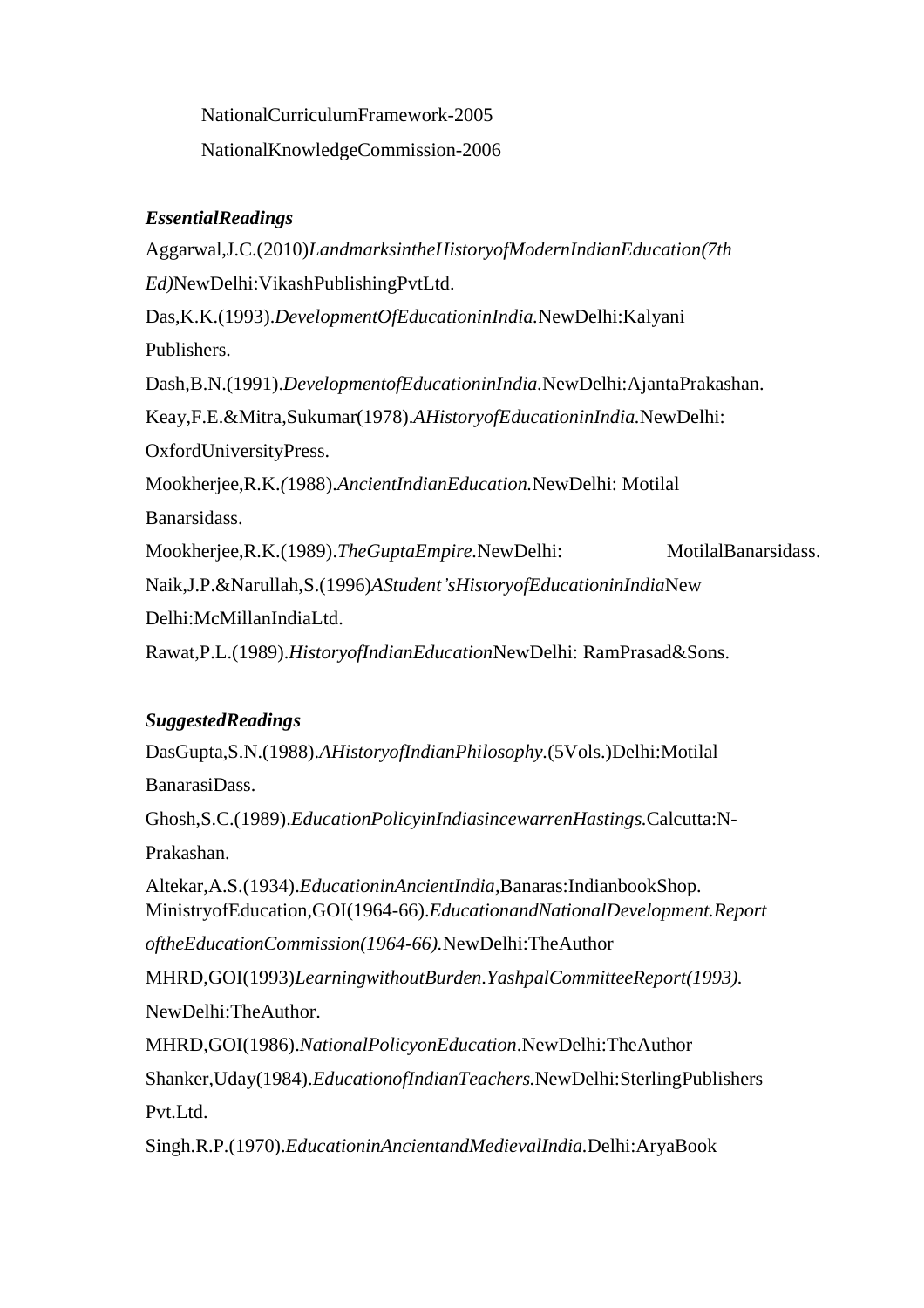Depot.

Sen,Bimal(1989).DevelopmentofTechnicalEducationinIndiaandStatePolicy-A HistoricalPerspective.*IndianJournalofHistoryofScience*,24(2):224-248. Sen,S.N.(1988).EducationinAncientandMedievalIndia.*IndianJournalof HistoryofScience*,23(1):1-32.

# **Semester-III Practical**

# **Case Study**

Each students will conduct Case-study of 05 (Five) units of any one or more from the following and prepare reports on each.

- 1. Student (High Achiever/Low Achiever/Students with Behavioral Problems)
- 2. School Management Committee
- 3. School
- 4. Programmes

# **Distribution of Marks.**

| Record    | 20 |
|-----------|----|
| Viva-voce | 05 |
| Total     | 25 |

The assessment of students' performance will be made jointly by the external and internal examiner.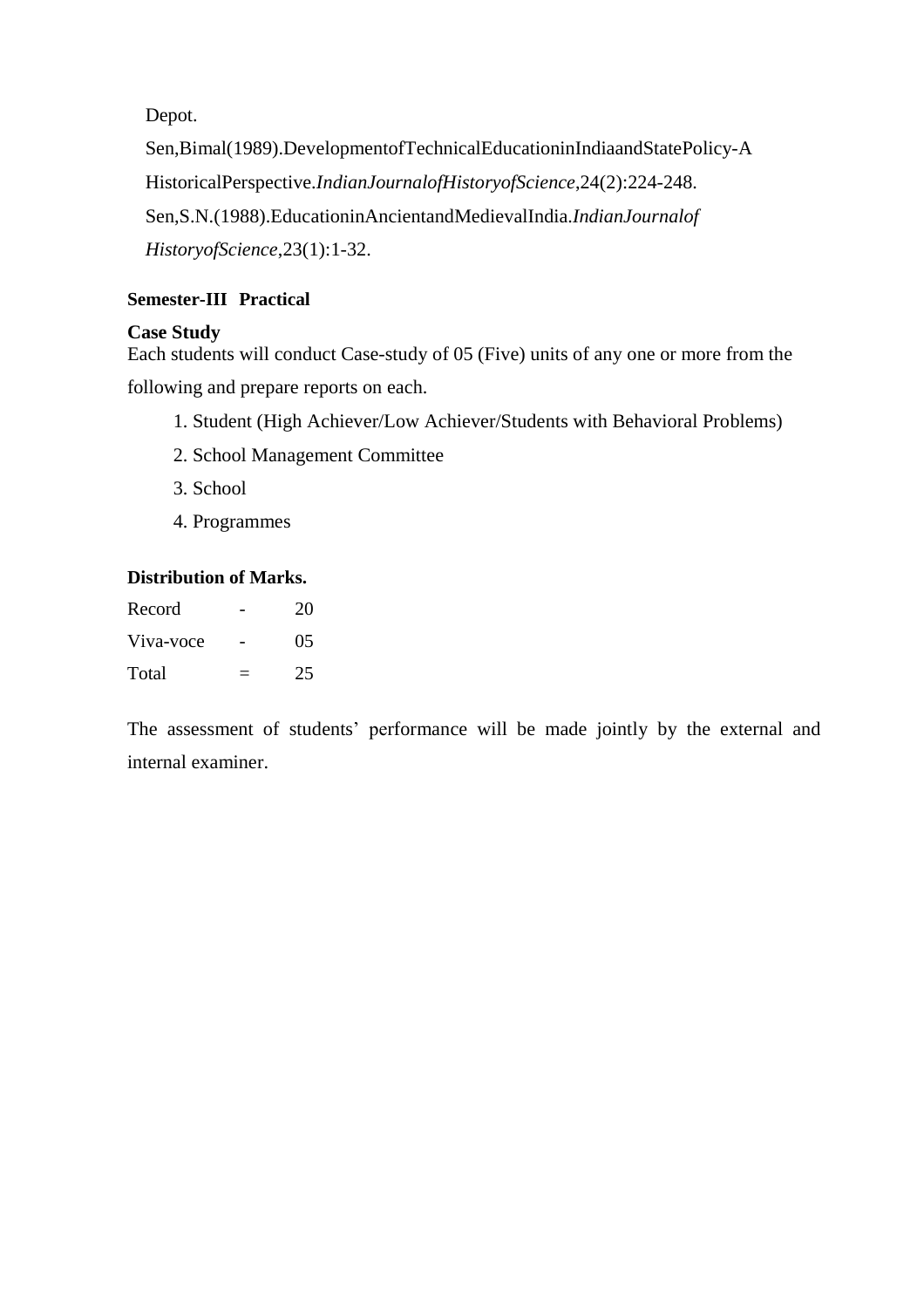# **+3Second Year Education (Regular/Pass) Semester-IV Assessment in Education**

Assessment is considered to be one of the most crucial as part of any teaching- learning process, as it helps the teacher to record the growth of their students, planningforinstructionalstrategyandmostimportantlyhelpstoassessthei rowngrowthovertheyears.

Aneffectivemethodofassessmentintheclassroomhelpstocreateconduci velearningenvironmentandateachermusthavetoknowdifferent techniques ofassessmentwhichmayimprovestudents'learning. Thekeyissuesthatinvolveinassessmentarehowtoassess, when to assess, and what will be its implicationonstudentslearning.Thepaperoutlinestheabovementioned questions anddifferentissuesthatinvolvesinassessment.

# *CourseObjectives*

Aftercompletionofthecoursethestudentsshallbeableto: describetheroleofassessmentineducation. differentiatemeasurement,assessmentandevaluation. establishtherelationshipamong measurement, assessment and evaluation. explaindifferentformsofassessmentthataidstudentlearning. usewiderangeofassessmenttoolsandtechniquesandconstructthese

appropriately.

Classifyeducationalobjectivesintermsofspecificbehavioralformprepar eagoodachievementtestonanyschoolsubject.

# *Course Content*

#### **Unit-I: Measurement, Assessment and Evaluation in Education**

Measurement: Concept, Purpose and Scales of Measurement Evaluation: Concept, Different Approaches of Evaluation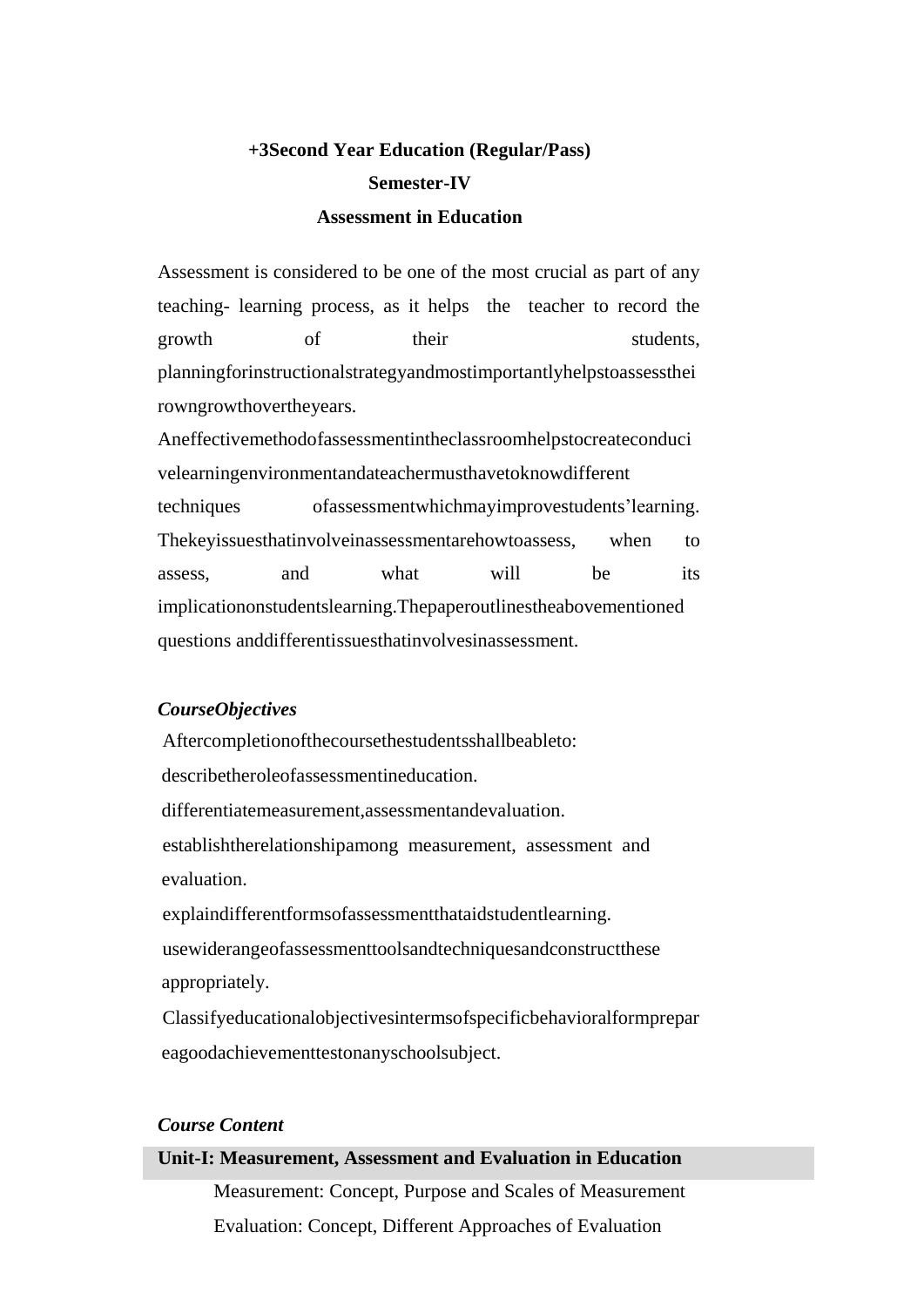Assessment: Concept, Norm Referenced Vs Criterion

Referenced Assessment, role of assessment in education.

Interrelationship among measurement, assessment and evaluation

### **Unit-II: Tools and Techniques of Assessment**

Different Tools and Techniques of Assessment: Standardized

vs. Non- Standardized Test, Observation, Assignment,

Anecdotal Records, Check List, rating Scale, Interview.

#### **Unit-III: Characteristics of a Good Test**

Reliability-Concept, Methods and Factors Affecting Reliability

Validity-Concept and Methods of Validation

Objectivity and Practicability

#### **Unit-IV: Statics in Education**

Measures of central Tendency: Mean Median Mode Desperation: Range, Quartile Deviation, Mean Deviation, Standard Deviation

#### *Essential Readings*

Aggrawal,J.C.(1997).*EssentialsofExaminationSystem,Evaluation,Tes tsand*

*Measurement*.NewDelhi:VikasPublishingHousePvtLtd.

Banks,S.R.(2005).*ClassroomAssessment:IssuesandPractices*.

Boston:Allyn&Bacon.

Blooms,B.S.(1956).*TaxonomyofEducationalObjectives*.NewYork:Lo ngman

GreenandCompany

Cooper,D.(2007).*TalkAboutAssessment,StrategyandToolstoImprove Learning.*

Toronto:ThomsonNelson

Earl, L.M. (2006). *AssessmentasLearning: Using Classroom Assessment to*

*MaximizeStudentLearning*.ThousandOaks,California:CorwinPress

Gronlund,N.E.(2003).*AssessmentofstudentAchievement*.Boston:Ally n&Bacon.

Kaplan,R.M.&Saccuzzo.D.P. (2000).*Psychological Testing,* 

*Principles, Applications & Issues.* California: Wordsworth.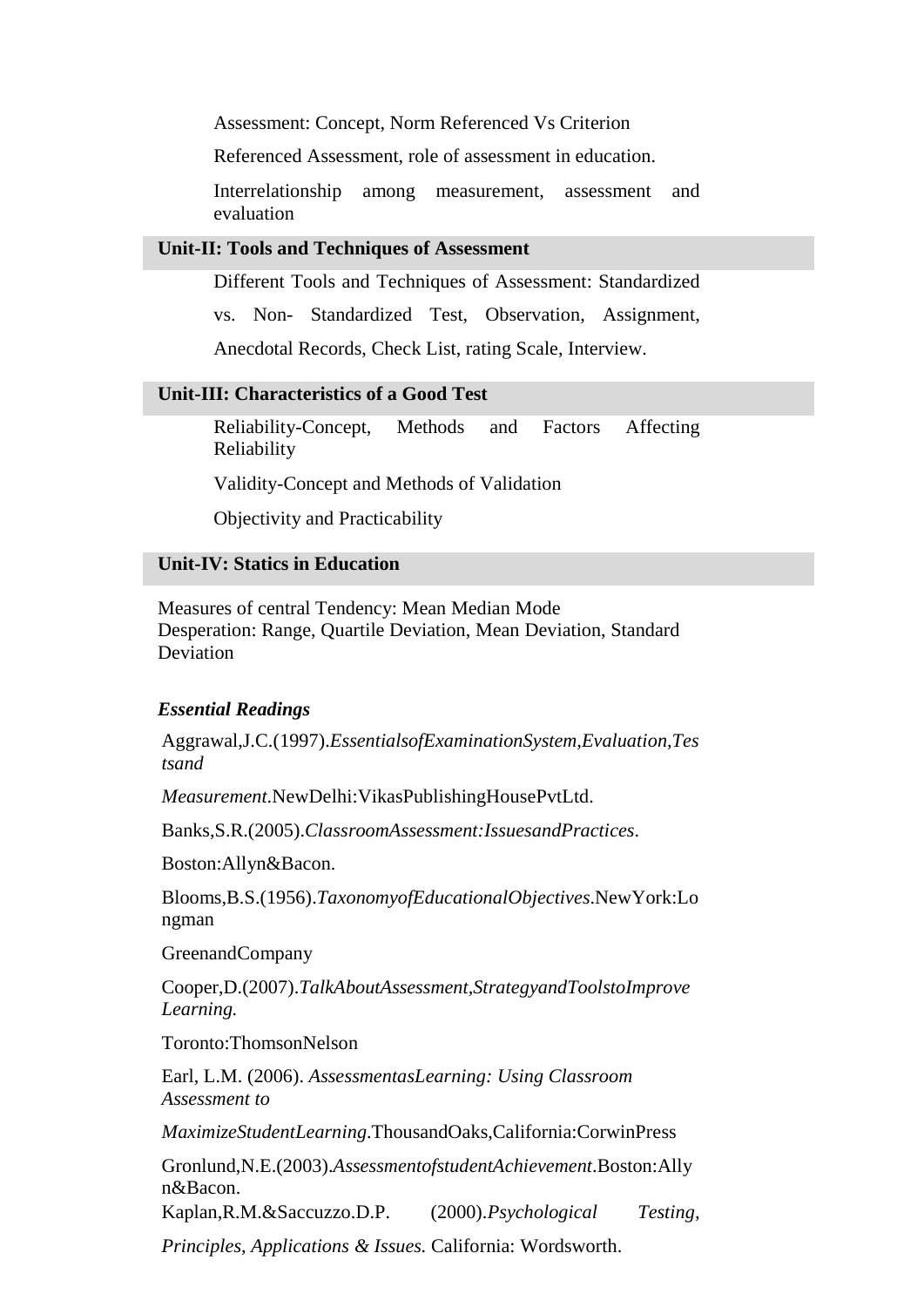Linn,R.L.&Gronlund,N.E.(2000). *Measurement and Assessment in Teaching.*

London: Merrill Prentice Hall.

# **Semester-IV Practical**

# **Case Study Practicum: Preparation of Blue Print**

Each student is required to prepare an achievement test on any subject.

# **Distribution of Marks.**

| Record    | 20 |
|-----------|----|
| Viva-voce | 05 |
| Total     | 25 |

The assessment of students' performance will be made jointly by the external and internal examiner.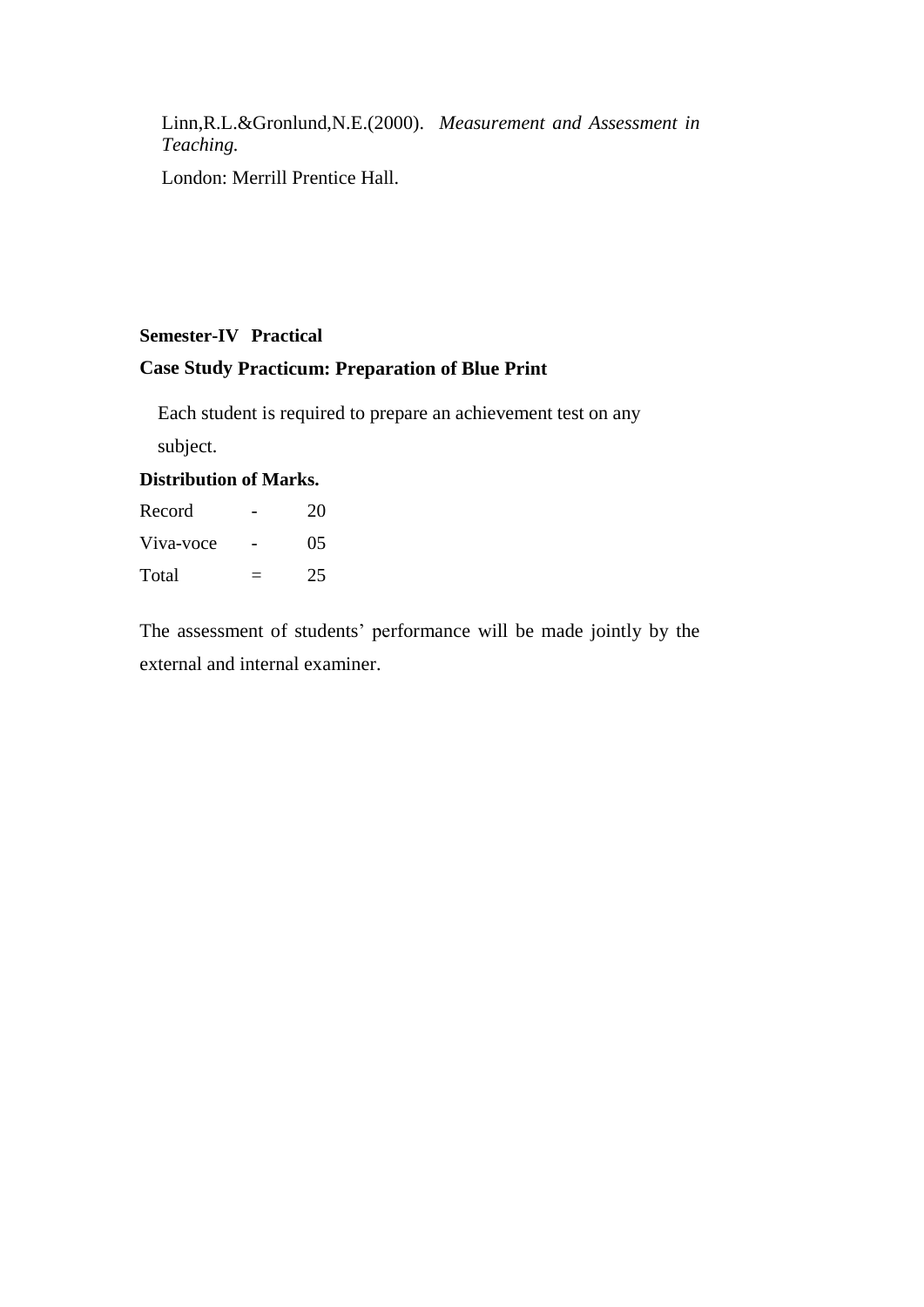# **GENERIC ELECTIVE (G.E.) – 1 VISION OF EDUCATION IN INDIA: ISSUES AND CONCERNS**

#### **INTRODUCTION**

Education is essentially a normative endeavour, hence is intentional. It intends, rather deliberately, to socialize children into a value frame or normative structure. That is why history reveals that every education system, at different historical periods, had been guided by certain value concerns. In contemporary times, the education system in India derives its values from the Constitution of India. While socializing children education has to negotiate within the frame of Constitutional values. Indian Constitution envisioned a humane society based on freedom, equality and justice, and this led to evolving many institutions to realize the vision. In this regard, education has been considered as an agency of social transformation and classroom as the shaper of the envisioned destiny. Since teachers ought to play crucial role in realizing the vision, they are to be informed the Constitutional vision so as to develop normative perspectives regarding education and thereby emerging concerns and issues. This normative perspective a teacher holds in turn guides his/her actions and acquires a meaning to action.

Education being an operational area, every citizen perceives several issues related to it through personal experience. The student-teachers need to understand the main issues that touch their functioning as also situate themselves in context. Such an understanding on at least a few issues and concerns will equip student teachers to be ready for dealing with other issues and concerns in the field. This is very relevant as it may not be possible to bring under scrutiny all issues and concerns.

Since, concerns and issues cannot and should not be 'informed' like 'ready to cook facts', the course is designed in such a fashion that prospective teachers would be encouraged to come to terms with concerns and issues that would emerge out of their reasoned engagement with contemporary educational reality in the light of professed humanistic values,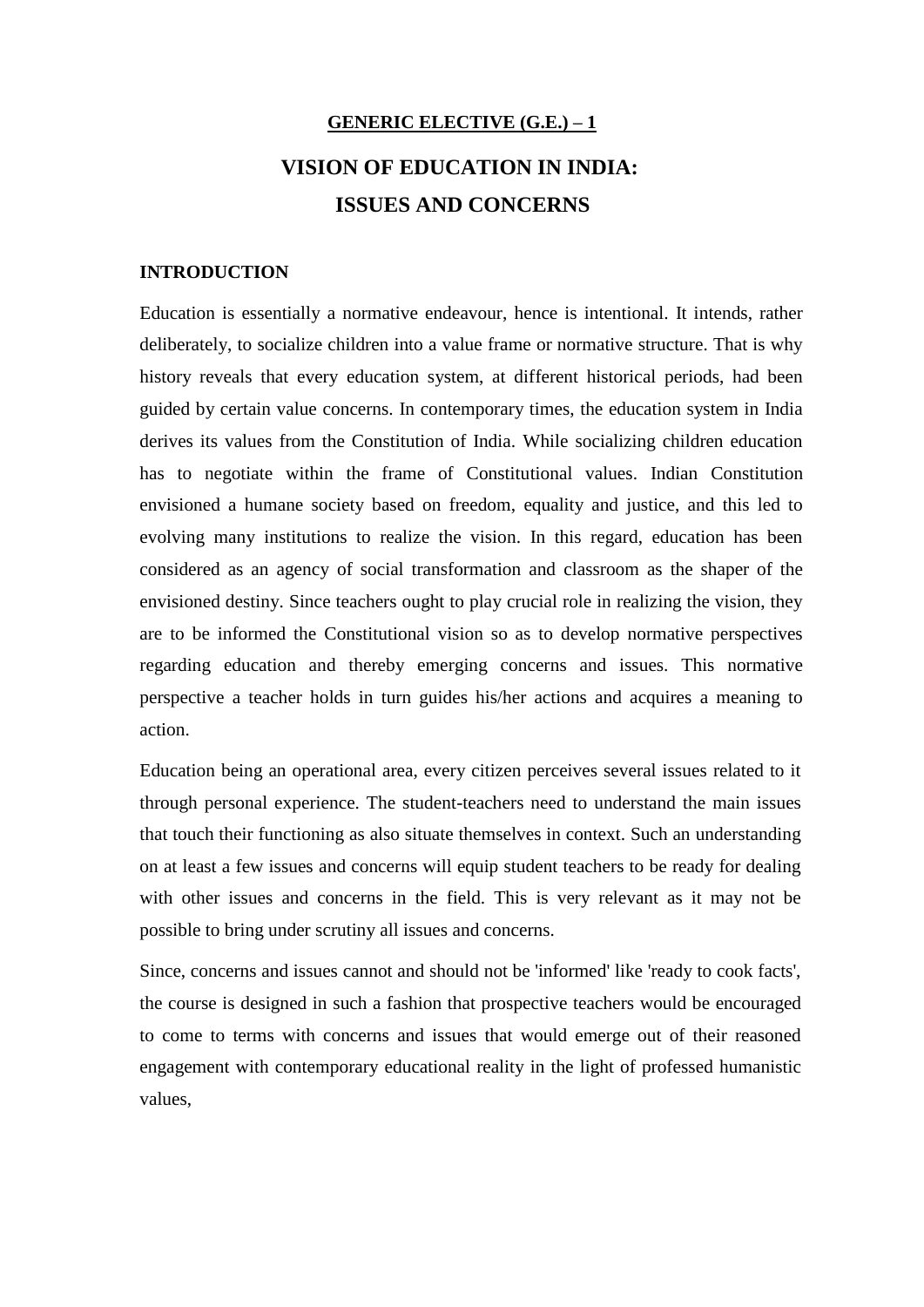# *Course Objectives*

On completion of the course the students shall be able to:

- explain normative vision of Indian Society
- explain the view points of Indian thinkers on Education
- elaborate the contemporary issues like universalisation of school education, RTE act -2009 and Rastriya Madhyamika sikshya Abhiyan
- identify importance of common school system

# **Unit – 1 Vision of Indian Education : Four Indian thinkers**

- An overview of salient features of the "Philosophy and Practice" of education advocated by these thinkers.
- Rabindranath Tagore : Liberationist pedagogy.
- M.K. Gandhi : Basic Education
- Jiddu Krishnamurty : Education for Individual and social Transformation
- Sir Aurobindo : Integral Education

## **Unit – 2 Concern for Equality in Education: Concerns and Issues**

- Universalisation of school education
	- $(i)$  Issues of  $(i)$  Universal enrollment
		- (b) Universal Retention
		- (c) Universal success
	- (ii) Issues of quality and equity

#### **Unit – 3 Concern for Equality in Education**

- Equality of Educational opportunity
- Inequality in schooling : Public-private schools, Rural-urban schools, single teachers schools and many other forms of inequalities in school systems and the process leading to disparity.
- Idea of common school system

### **Unit – 4 Education and Development – an interface**

- Education for National Development : Education Commission (1964-66)
- Emerging trends in the interface between:
	- $\triangleright$  Economic Development and Education
	- $\triangleright$  Social cultural charges in Education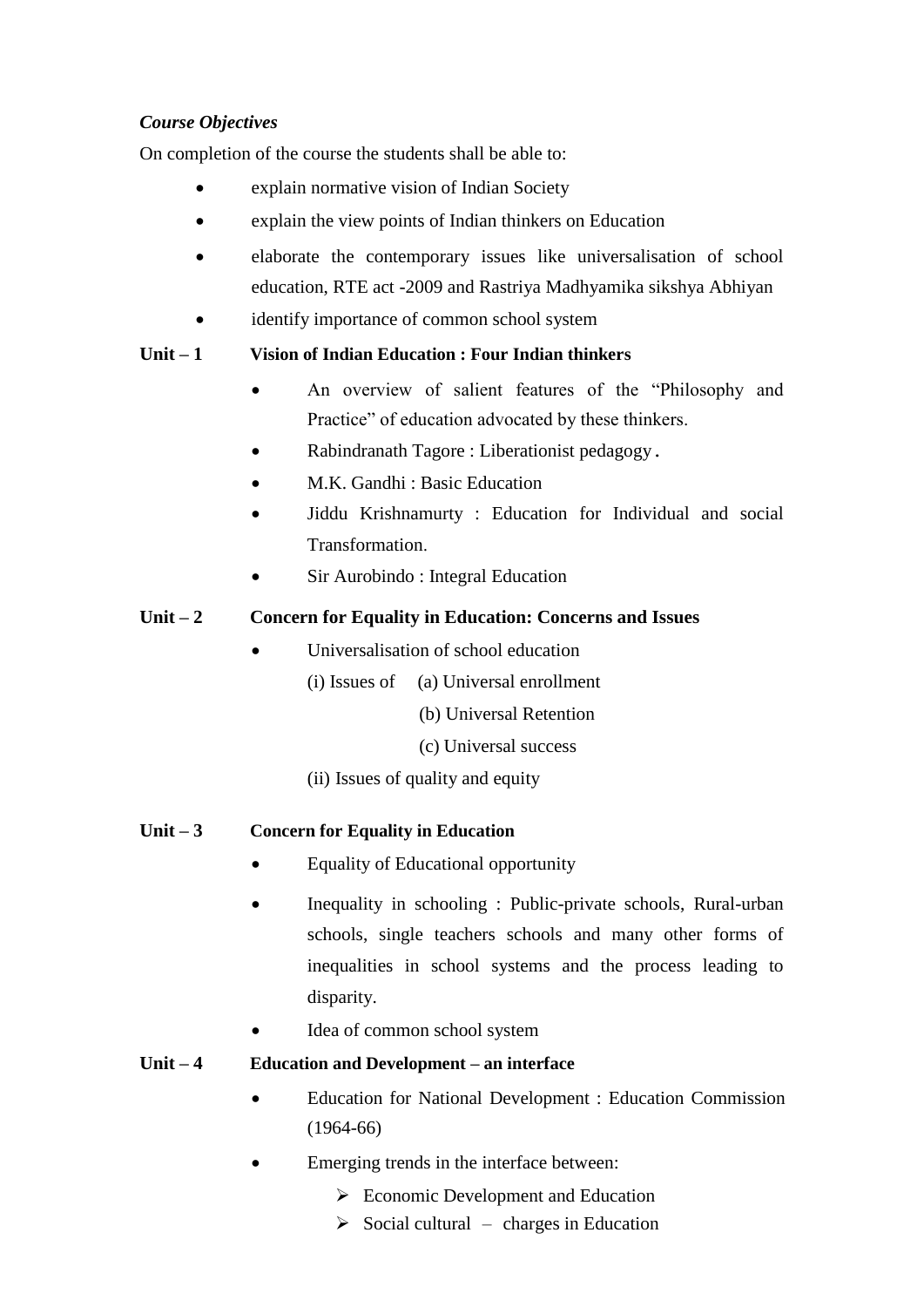# **References**

- Agrawal, J.C. & Agrawal S.P. (1992). Role of UNESCO in Educational, Vikas Publishing House, Delhi.
- Anand, C.L et.al. (1983). Teacher and Education in Emerging in indian Society, NCERT, New Delhi.
- Govt, of India (1986). National Policy on Education, Min. of HRD, New Delhi.
- Govt, of India (1992). Programme of Action (NPE). Min of HRD,
- Mani, R.S. (1964). Educational Ideas and Ideals of Gandhi and Tagore, New Book Society, New Delhi.
- Manoj Das (1999). Sri Aurobindo on Education, National Council for Teacher Education, New Delhi.
- Mistry, S.P. (1986). Non-formal Education-An Approach to Education for All, Publication, New Delhi.
- Mohanty, J., (1986). School Education in Emerging Society, sterling Publishers.
- Mukherji, S.M., (1966). History of Education in India, Acharya Book Depot, Baroda.
- Naik, J.P. & Syed, N., (1974). A Student's History of Education in India, MacMillan, New Delhi.
- NCERT (1986). School Education in India Present Status and Future Needs, New Delhi.
- Ozial, A.O. 'Hand Book of School Administration and Management', London, Macmillan.
- Radha Kumud Mookerji. Ancient Indian Education (Brahmanical and Buddhist), Cosmo Publications, New Delhi -1999.
- Sainath P. (1996). Every body loves a good drought. Penguin Books New Delhi.
- Salamatullah, (1979). Education in Social context, NCERT, New Delhi.
- Sykes, Marjorie (1988): The Story of Nai Talim, Naitalim Samiti: Wardha.
- UNESCO; (1997). Learning the Treasure Within.
- Dr. Vada Mitra. Education in Ancient India, Arya book Depot, New Delhi 1967
- Ministry of Education. *'Education Commission "Kothari Commission".*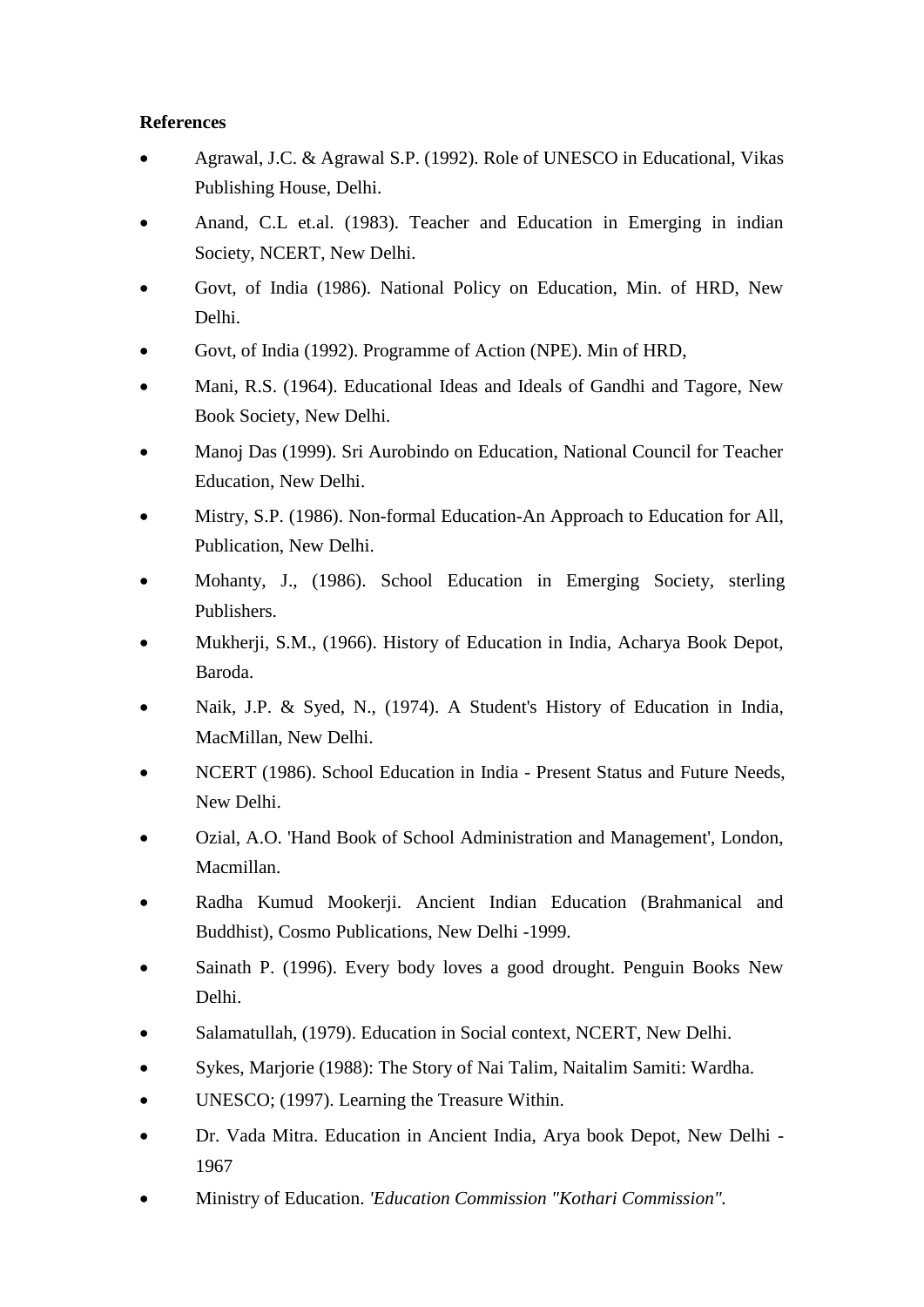1964-1966. Education and National Development. Ministry of Education, Government of India 1966.

- *Learning without Burden,* Report of the National Advisory Committee. Education Act. Ministry of HRD, Department of Education, October, 2004.
- *National Policy on Education. 1986.* Ministry of HRD, Department of Education, New Delhi.
- Seventh All India School Education Survey, NCERT: New Delhi. 2002
- UNDPA. *Human Development Reports.* New Delhi. Oxford: Oxford University Press.
- UNESCO. (2004) *Education for All: The Quality Imperative. EFA Global Monitoring Report.* Paris.
- Varghese, N.V. (1995). *School Effects on Achievement: A Study of Government and Private Aided Schools in Kerala.* In Kuldip Kumar (Ed.) School effectiveness and learning achievement at primary stage: International perspectives. NCERT. New Delhi.
- World Bank, (2004). *Reaching The Child: An Integrated Approach to Child Development.* Oxford University Press, Delhi.

# **GE-1 Practical**

#### **Term paper**

*Each student is required to prepare a term paper on the educational ideas of any Indian Thinkers.*

#### **Distribution of Marks**

| Record    | 20 marks |
|-----------|----------|
| Viva voce | 05 marks |
| Total     | 25 marks |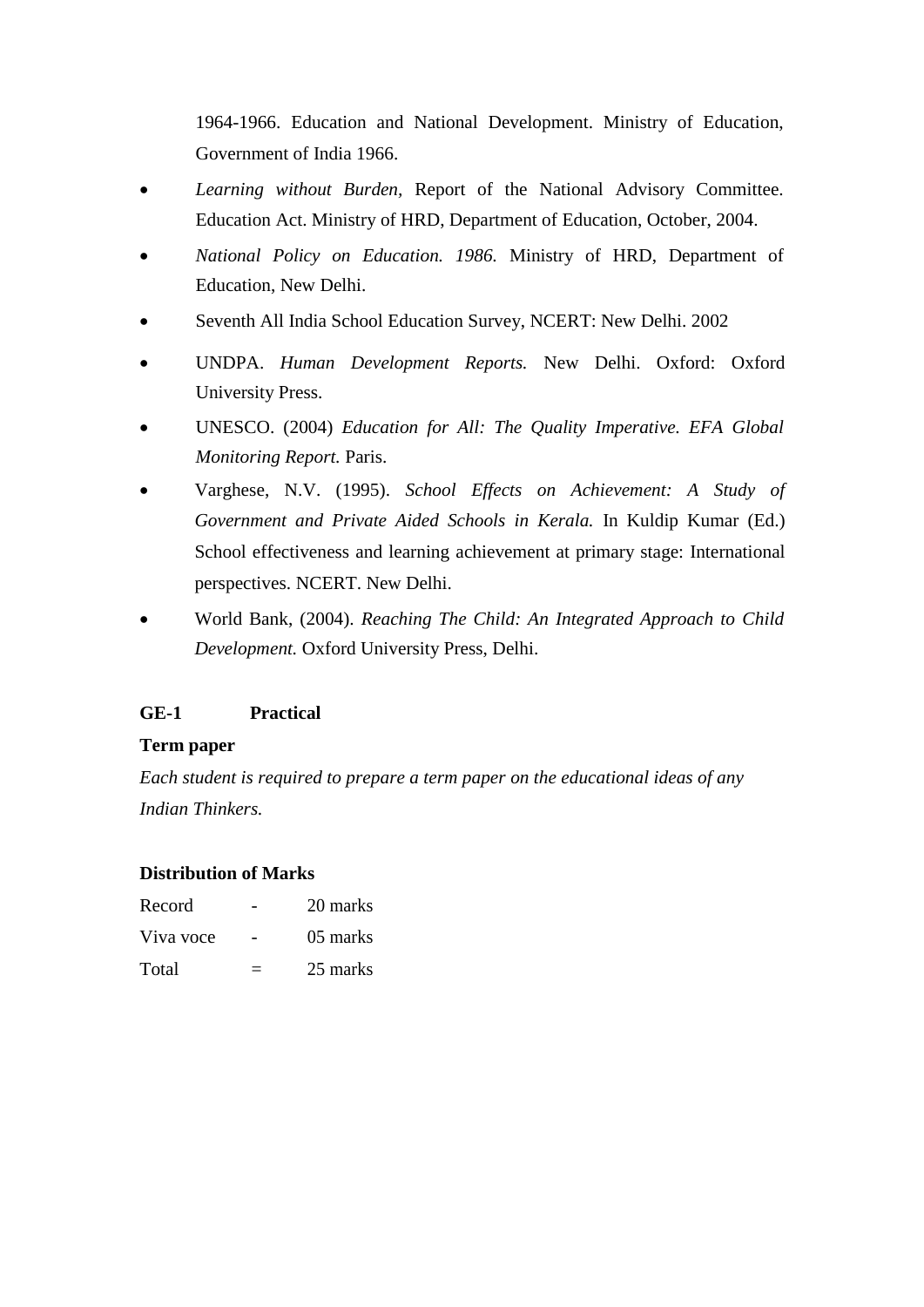# **GENERIC ELECTIVE (G.E.) - 2**

# **ASSESSMENT AND EVALUATION TECHNIQUES**

# **INTRODUCTION**

Assessment is considered to be one of the most crucial aspects of any teaching learning process, as it helps the teacher to record the growth of their students, planning for instructional strategy and most importantly helps to assess their own growth over the years. An effective method of assessment in the classroom helps to create conducive learning environment and a teacher must have to know different techniques of assessment which may improve students' learning. The key issues that involve in assessment are how to assess, when to assess, and what will be its implication on students learning. The paper outlines the above mentioned questions and different issues that involves in assessment.

#### *Course Objectives*

After completion of the course the students shall be able to:

- describe the role of assessment in education.
- differentiate measurement, assessment and evaluation.
- establish the relationship among measurement, assessment and evaluation.
- explain different forms of assessment that aid student learning.
- use wide range of assessment tools and techniques and construct these appropriately.
- classify educational objectives in terms of specific behavioral form
- prepare a good achievement test on any school subject

#### **Unit – 1 The Measurement, Evaluation and Assessment Process**

- Educational Testing and Assessment : Context, Issues and Trends.
- The Role of Measurement, Evaluation and Assessment in Teaching.
- Instructional Goals and objectives : Foundation for Assessment.
- Types of Assessment: Placement, Formative, Diagnostic and Summative.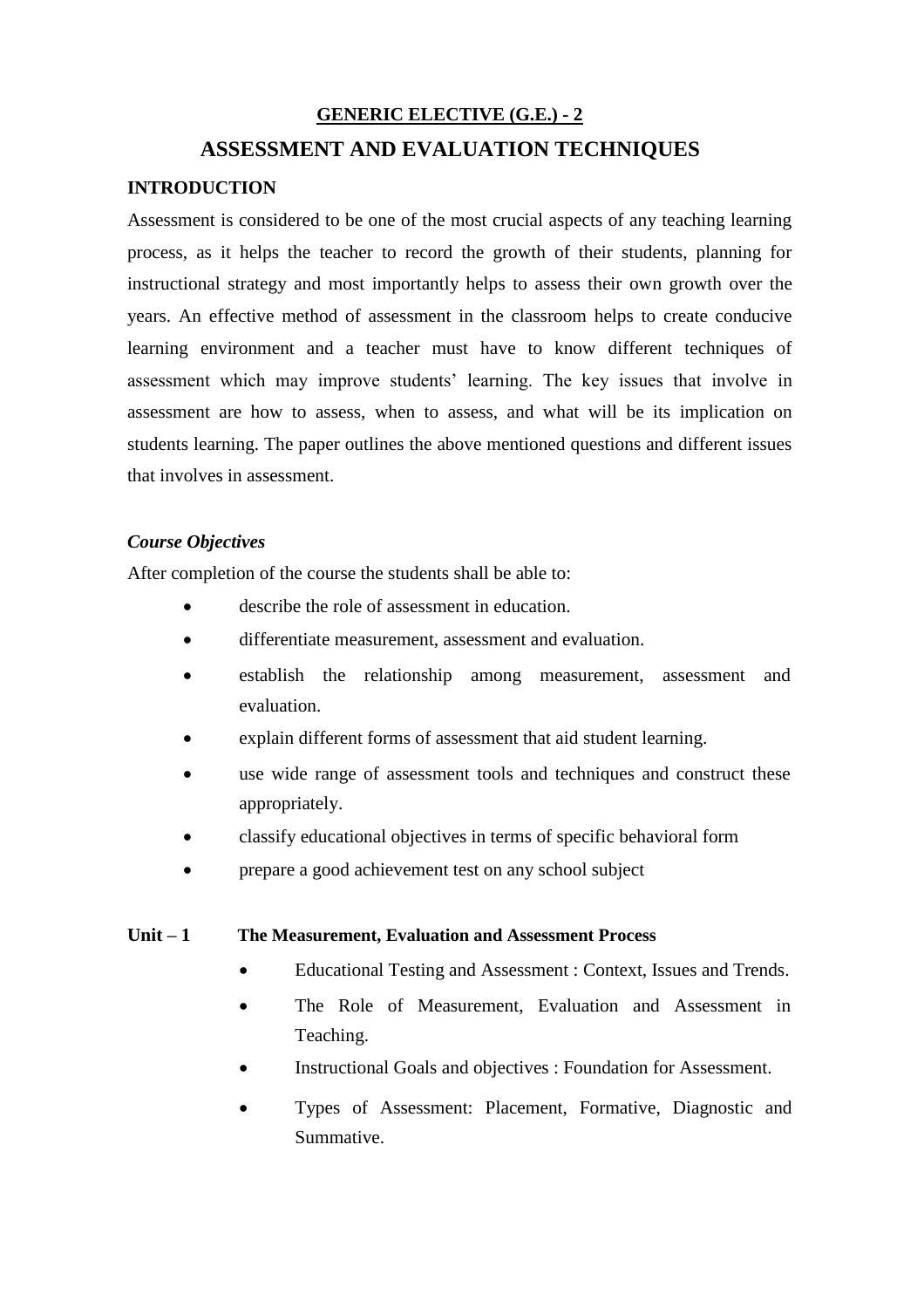# **Unit – 2 Alternative Techniques of Assessment**

- Observational Technique: Observation schedule, Anecdotal Records, Rating scales, Checklists
- Self reporting Techniques: Interview, portfolio, questionnaire and inventories.

# **Unit – 3 Fundamentals of Statics**

- Measures Of Central Tendency: Mean, Median, Mode
- Dispersion: Range, Quartile Deviation, Mean Deviation and Standard Deviation.

# **Unit – 4 Contemporary Trends in Assessment**

- Marks vs Grading system
- Credit system
- Concept of Continuous and Comprehensive Evaluation (CCE)
- Computers in student evaluation

# **REFERENCES**

- Aggrawal, J.C. (1997). Essentials of Examination System, Evaluation, Tests and Measurement. New Delhi: Vikas Publishing House Pvt Ltd.
- Banks, S.R. (2005). Classroom Assessment: Issues and Practices. Boston: Allyn & Bacon.
- Blooms, B.S.(1956). Taxonomy of Educational Objectives. New York: Longman Green and Company
- Cooper, D. (2007). Talk About Assessment, Strategy and Tools to Improve Learning. Toronto: Thomson Nelson
- Earl, L.M. (2006). Assessment as Learning: Using Classroom Assessment to Maximize Student Learning. Thousand Oaks, California: Corwin Press
- Gronlund, N.E. (2003). Assessment of student Achievement. Boston: Allyn & Bacon.
- Kaplan, R.M. & Saccuzzo. D.P. (2000). Psychological Testing, Principles, Applications & Issues. California: Wordsworth.